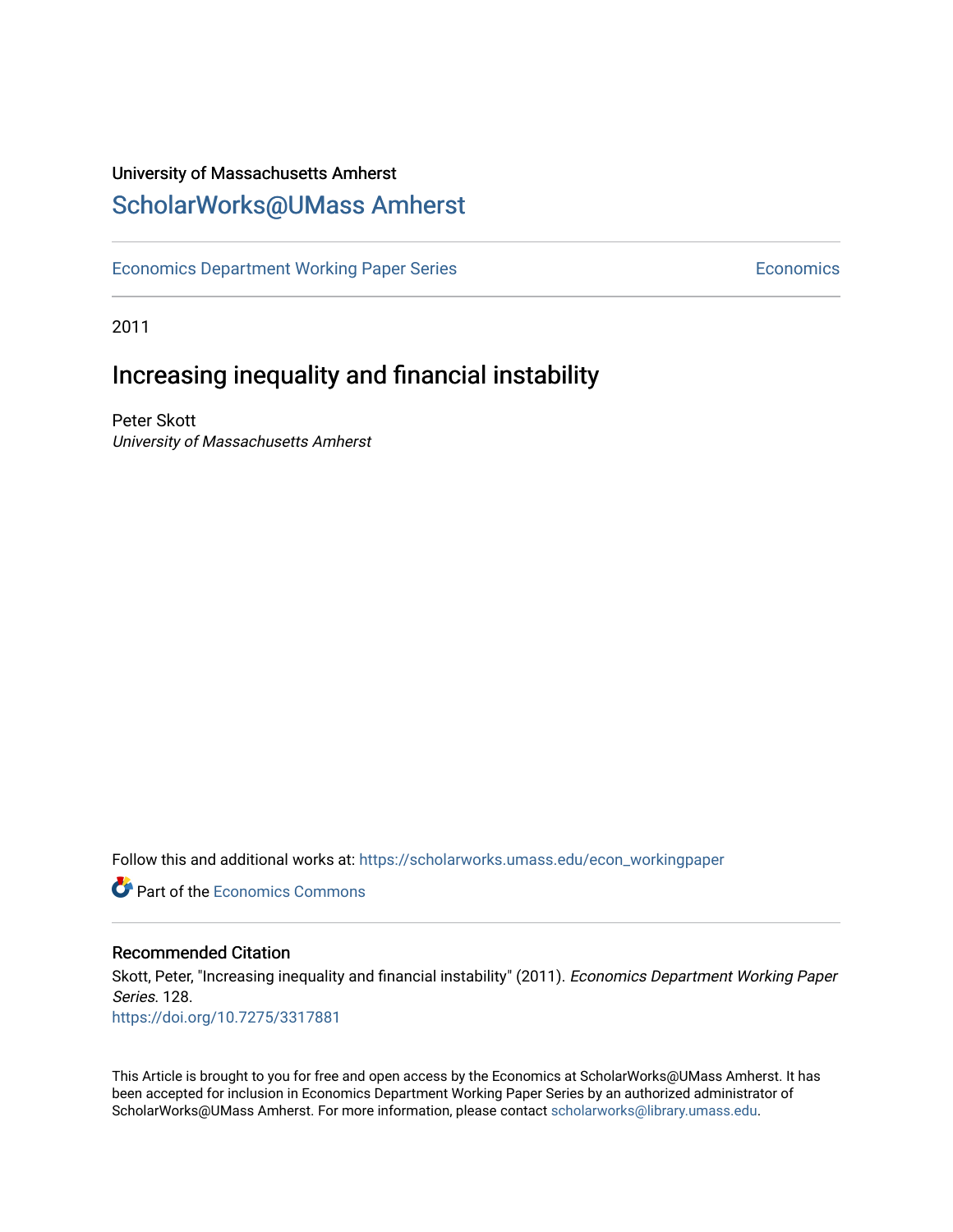# **DEPARTMENT OF ECONOMICS**

## **Working Paper**

## **Increasing inequality and financial instability**

By

Peter Skott

Working Paper 2011‐20



## **UNIVERSITY OF MASSACHUSETTS AMHERST**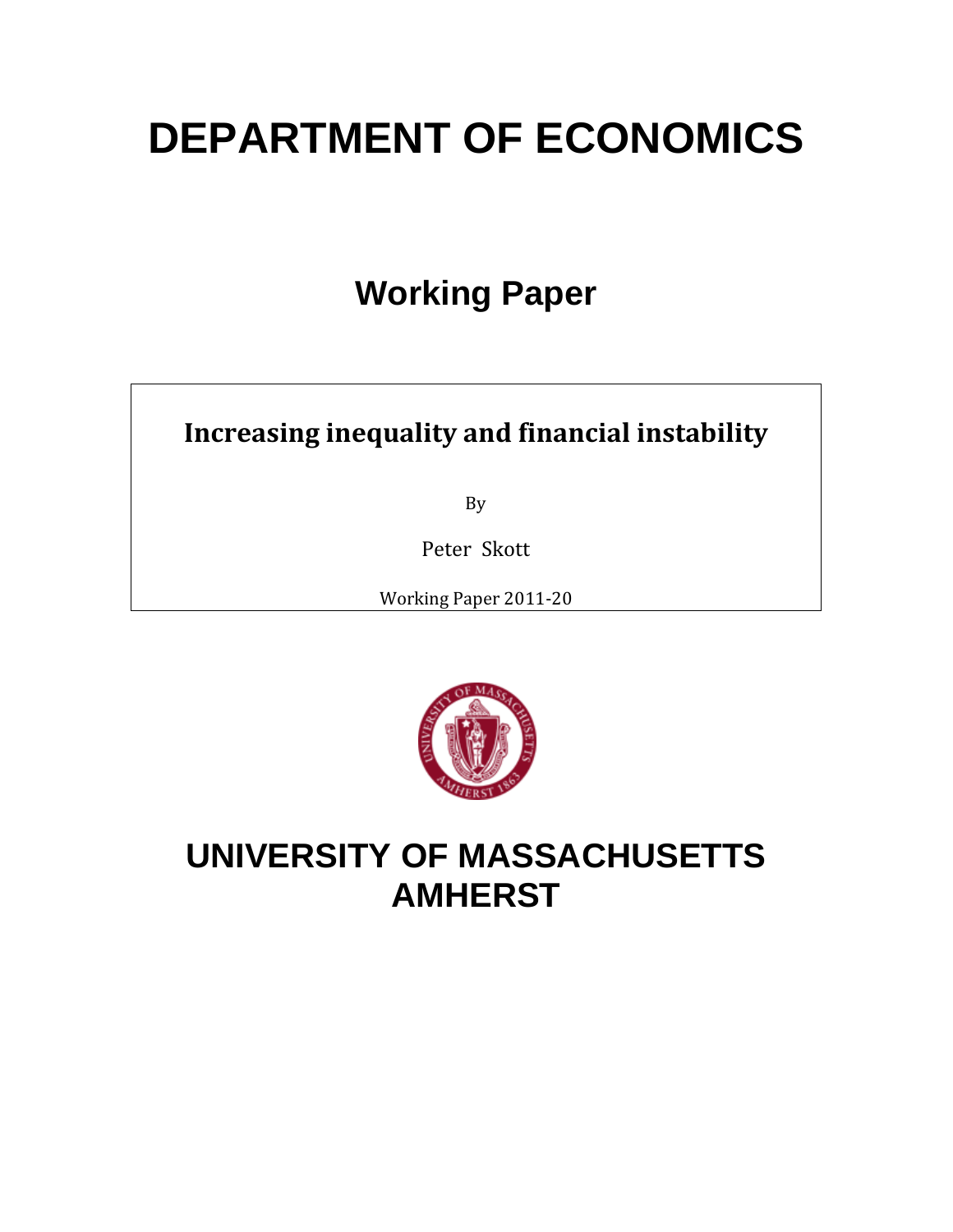## Increasing inequality and financial instability\*

Peter Skott $^\dagger$ 

October 10, 2011

#### Abstract

Rising inequality affects the composition of asset demands as well as aggregate demand. The poor have few financial assets and their portfolio is skewed towards fixed-income assets. The rich, by contrast, hold a large proportion of their wealth in stocks. Thus, an increase in inequality tends to raise the demand for stocks. This generates capital gains, and these gains can fuel a bubble, as desired portfolios shift further towards stocks.

JEL codes: E11, E21

Key words: earnings inequality, portfolio composition, financial instability

Paper prepared for the WAPE conference, UMass Amherst, May 2011.

yDepartment of Economics, University of Massachusetts Amherst; pskott@econs.umass.edu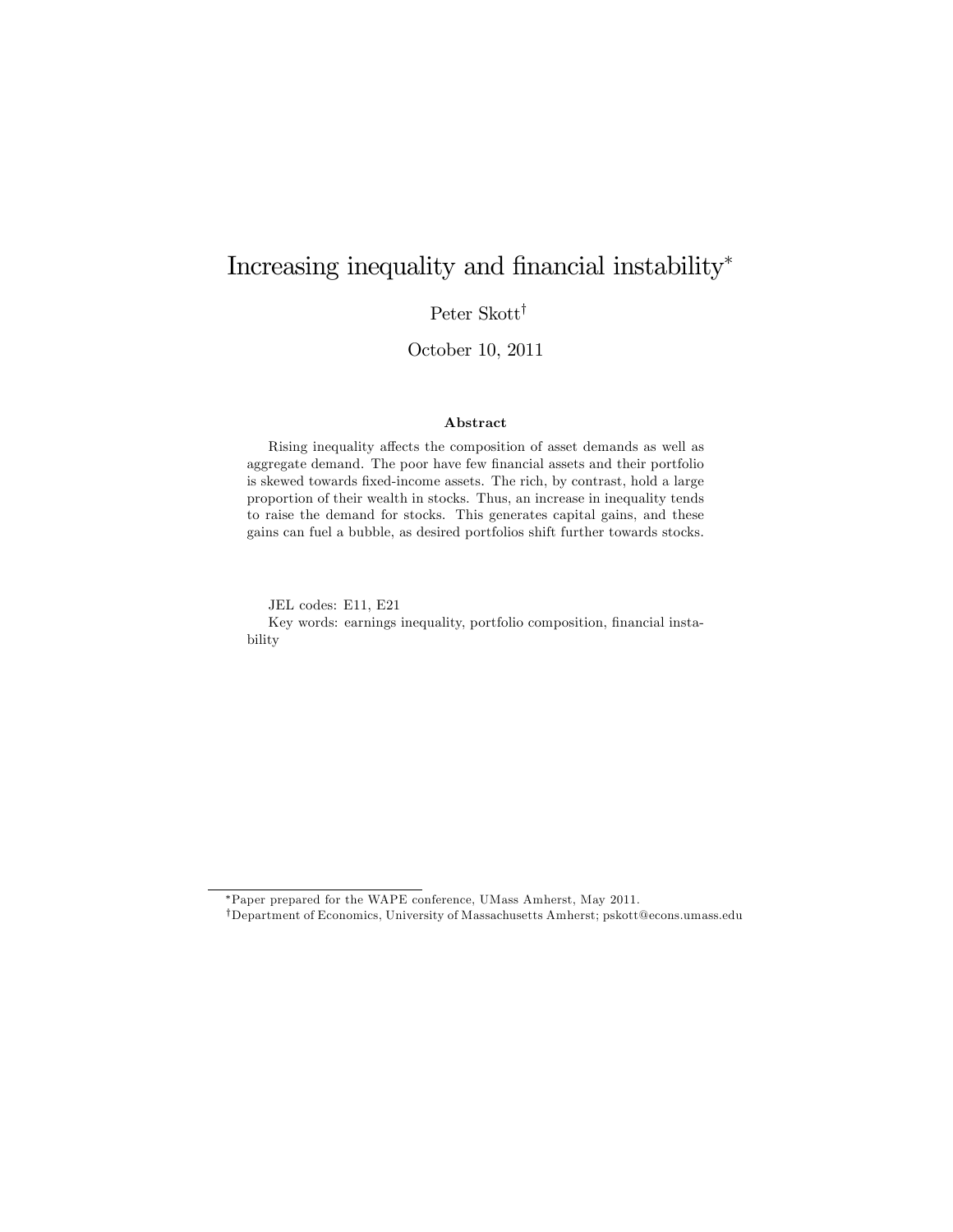### 1 Introduction

Most if not all strands of heterodox macroeconomics view the share of profits as an important determinant of aggregate demand and economic performance. The details differ, but the centrality of income distribution is common ground. This emphasis on distribution is surely warranted but it may be a mistake to focus narrowly on the functional distribution. In the US the 'great compression' in the 1940s saw earnings inequality plummet, but starting in the late 1970s inequality has risen and is now at levels comparable to those in the 1920s: the income share of the top ten percent fell from about 45 percent in the 1930s to about 32 percent in the period from the late 1940s to the early 1970s, and then rose to above 45 percent in  $2008<sup>1</sup>$ 

The sources of the changes in distribution are hotly debated.<sup>2</sup> This paper, however, focuses on some macroeconomic implications of increasing inequality, and for present purposes the precise reasons for the increase do not matter.

Heterodox models routinely assume different saving rates out of wages and proÖts, but rising earnings inequality can reduce aggregate demand, even if the functional distribution is unaffected. The stagnationist tendencies can be offset – at least temporarily – by asset market bubbles, and central banks have little incentive to burst the bubbles if demand is weak. In this sense increasing inequality may be said to permit the development of bubbles. In fact, a rise in inequality may also contribute to the initial creation of a bubble if policy makers reduce interest rates in response to a weakening of aggregate demand. Important as the policy-related connections may be, my argument here is different: the size distribution of income may have direct effects on financial markets.

The Survey of Consumer Finances shows that low and middle income groups have few financial assets.<sup>3</sup> Their wealth-income ratio is lower than that of the rich, and the composition of their portfolio is different. Housing makes up a larger fraction, and their holdings of financial assets are skewed towards fixed income assets. The rich, by contrast, hold a large proportion of their wealth in stocks. Thus, in 2001 stockholding households had average net worth that was 3-4 times higher than that of non-stockholding households, and the mean and median share of stocks in financial assets was 9.2 and 0.0, respectively, for households with a head of household aged between 55 and 64 and net worth

<sup>&</sup>lt;sup>1</sup> See Alvaredo et al. (2011). This database also shows that a great compression can be observed in other countries and that the recent increase in inequality is widespread.

<sup>&</sup>lt;sup>2</sup>Mainstream explanations of the rise in inequality give a lot of weight to 'skill-biased technological change'. But even if technological change has played a role, the critical feature may have been ëpower biasesí, rather than skill biases (Skott and Guy 2007, Guy and Skott 2008).

The literature on neoliberalism and financialization has emphasized pressures on the wage share (e.g. Crotty (2005), Palley (2007), Hein (2008) and Epstein and Jayadev (2007)). Outsourcing and the threat of outsourcing, for instance, may have raised firms' bargaining power. Workers have also been weakened by the institutional changes in the labor market, including a decline of unions and a falling minimum wage. The fall in the minimum wage, moreover, may have hurt low-wage workers in terms of employment as well as wages (Slonimczyk and Skott 2010).

 $3$  Bucks et al. (2009) present an overview of the findings.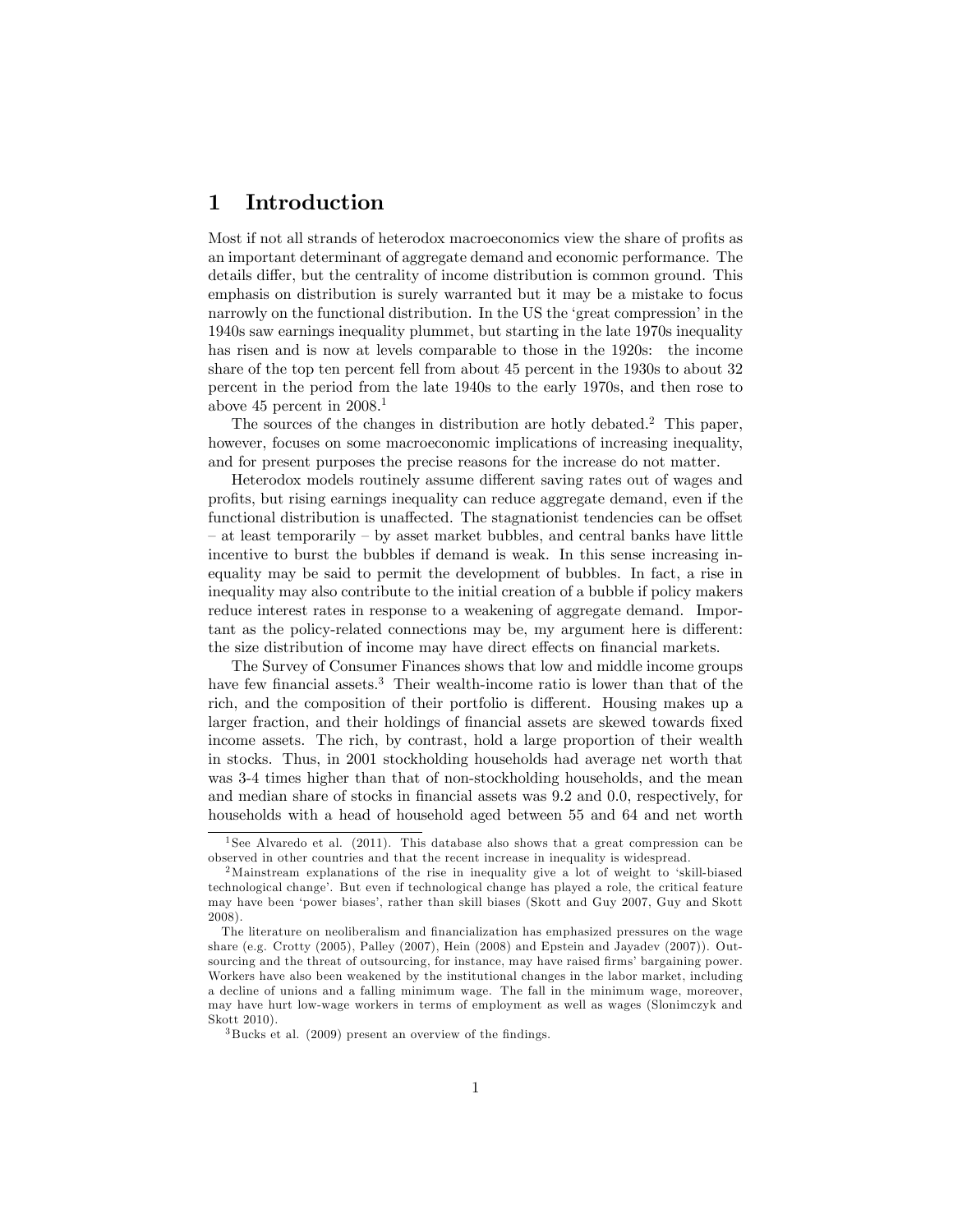between \$10,000 and \$100,000, but 31.5 and 30.5 percent for households with net worth above \$1 million ((Curcuru et al. (2005, Tables 4 and 6)).

These patterns are what one would expect. Essentially, the poor have few Önancial assets and their portfolio is skewed towards Öxed income assets. The rich, by contrast, hold a large proportion of their wealth in stocks. An increase in inequality therefore tends to raise the demand for stocks and with a given supply, the result is a rising stock market. Boosted by capital gains, the return on equity now rises. The desired portfolio compositions react to the change in relative returns, and this can fuel a bubble as the portfolios now shift further towards stocks. Although intuitively straightforward, the interactions are quite complex and a formalization is useful to examine the argument in greater detail.

Section 2 presents the formal model and Section 3 examines its implications. Section 4 contains a few concluding comments.

### 2 Model

The purpose of the model is quite limited: the focus is on the effects of changes in earnings inequality on asset demands and asset prices. To keep things simple, I assume that aggregate demand follows a steady growth path  $-$  through policy or good luck – and that aggregate income grows at the constant rate  $g$ .

There are two distinct groups of households, rich and poor. In both groups consumption is determined by income and wealth, but the rich have a lower consumption propensity out of income,

$$
C_P = aY_P + bW_P \tag{1}
$$

$$
C_R = \gamma a Y_R + bW_R \tag{2}
$$

where  $C, Y$  and  $W$  denote consumption, income and wealth, respectively, and subscripts P and R refer to poor and rich; the parameters  $a, b$  and  $\gamma$  satisfy the inequalities  $0 < a < 1, b > 0, 0 < \gamma < 1$ .

There are two financial assets, bank deposits  $(M)$  and stocks  $(N)$ , as in Skott (1989). For simplicity, the real rate of return on deposits is zero while the return on stocks comes in the form of a combination of dividends and capital gains. The portfolio composition differs across households, and as an extreme version of the stylized pattern, it is assumed that poor households have only bank deposits while rich households own both deposits and stocks. Thus,

$$
M_P = W_P \tag{3}
$$

$$
M_R = (1 - \alpha)W_R \tag{4}
$$

$$
vN_R = \alpha W_R \tag{5}
$$

$$
M = M_P + M_R \tag{6}
$$

$$
W = W_P + W_R = M + vN \tag{7}
$$

where v is the price of shares and  $N_R$  the number of shares owned by the rich. The portfolio composition of the rich (the value of  $\alpha$ ) is predetermined at any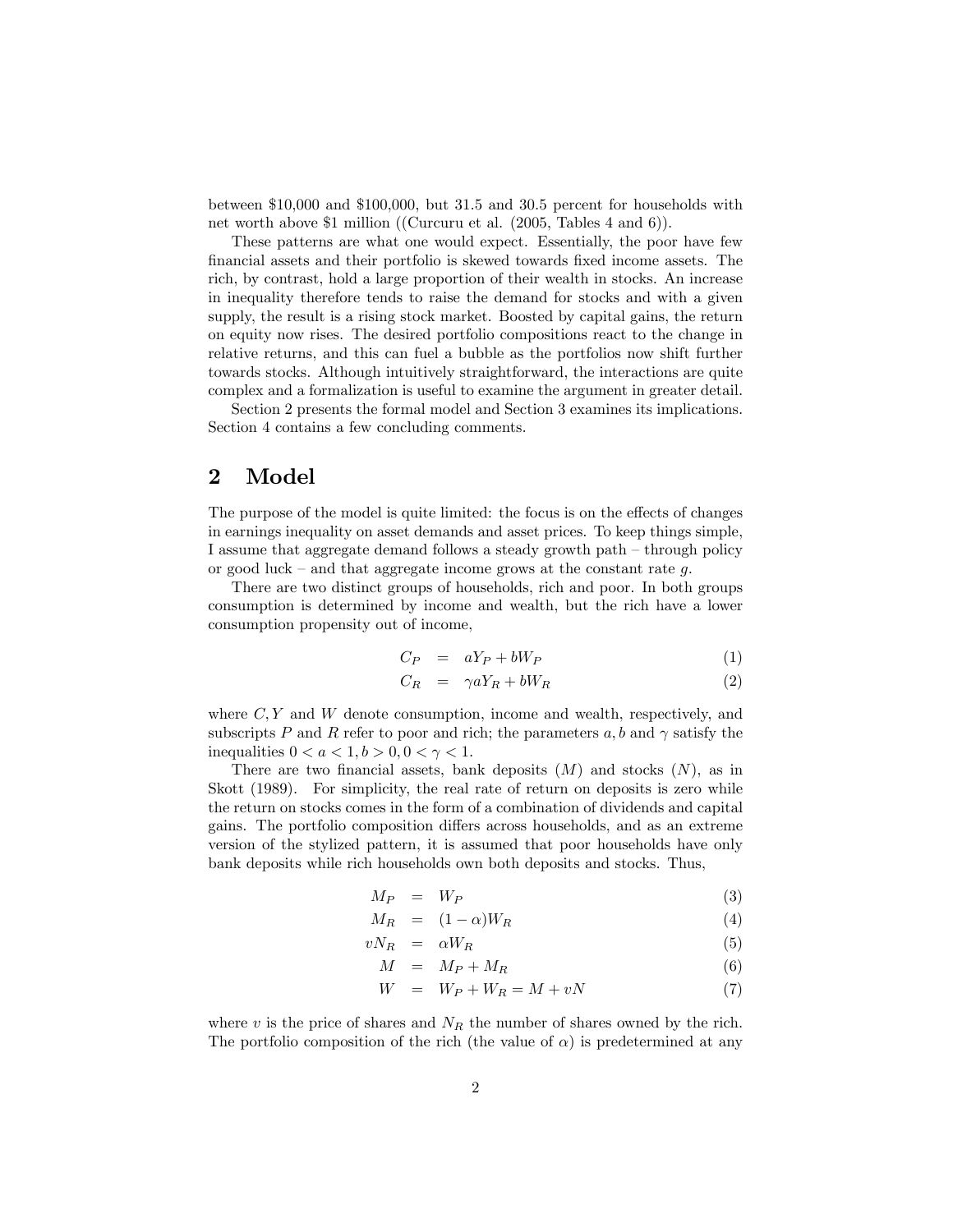moment, but a change in the expected rate of return on equity will lead to adjustments in  $\alpha$ .

Households' budget constraints are given by

$$
C_P + \dot{M}_P = Y_P \tag{8}
$$

$$
C_R + \dot{M}_R + v\dot{N} = Y_R \tag{9}
$$

Using (1), (3) and (8) the wealth dynamics for the poor is determined by

$$
\hat{W}_p = (1 - a) \frac{Y_P}{W_P} - b = (1 - a) \frac{1}{q_P} - b \tag{10}
$$

where  $q_P$  is the ratio of wealth to income.

Turning to the rich, we have (using  $(2)$ ,  $(4)-(5)$  and  $(9)$ )

$$
\hat{W}_R = (1 - \gamma a) \frac{1}{q_R} - b + \frac{\dot{v}N}{W_R}
$$
\n(11)

The term  $\dot{v}N$  represents capital gains on equity holdings, and these capital gains are determined endogenously. The equilibrium condition for the equity market is given by

$$
N_R = N \tag{12}
$$

where  $N$  is the number of outstanding shares. The rate of (net) new issues in the US is typically low, often negative, and for simplicity, N is taken as constant. With this assumption, we have

$$
\dot{v}N = \dot{\alpha}W_R + \alpha \dot{W}_R
$$
  
=  $\dot{\alpha}W_R + \alpha[(1 - \gamma a)Y_R - bW_R + \dot{v}N]$  (13)

Hence,

$$
\frac{\dot{v}N}{W_R} = \frac{\dot{\alpha}}{1 - \alpha} + \frac{\alpha}{1 - \alpha} (1 - \gamma a) \frac{1}{q_R} - \frac{\alpha}{1 - \alpha} b \tag{14}
$$

Using (11) and (14) It follows that

$$
\hat{W}_R = \frac{\dot{\alpha}}{1 - \alpha} + \frac{1}{1 - \alpha} (1 - \gamma a) \frac{1}{q_R} - \frac{1}{1 - \alpha} b \tag{15}
$$

Aggregate income is made up of three components, distributed incomes to the rich, distributed income to the poor and firms' retained earnings. Assuming a constant profit share  $(\pi)$  and a constant retention rate out of profits  $(s_f)$ , we have

$$
Y_R = (1 - s)xY \tag{16}
$$

$$
Y_P = (1 - s)(1 - x)Y \t\t(17)
$$

where  $s = s_f \pi$ , Y is aggregate income and  $x = \frac{Y_R}{Y_R + Y_P}$  is the share of the rich in distributed income. By assumption aggregate output grows at the rate  $g$ , and it follows that

$$
\hat{Y}_R = g + \hat{x} \tag{18}
$$

$$
\hat{Y}_P = g - \frac{x}{1-x}\hat{x} \tag{19}
$$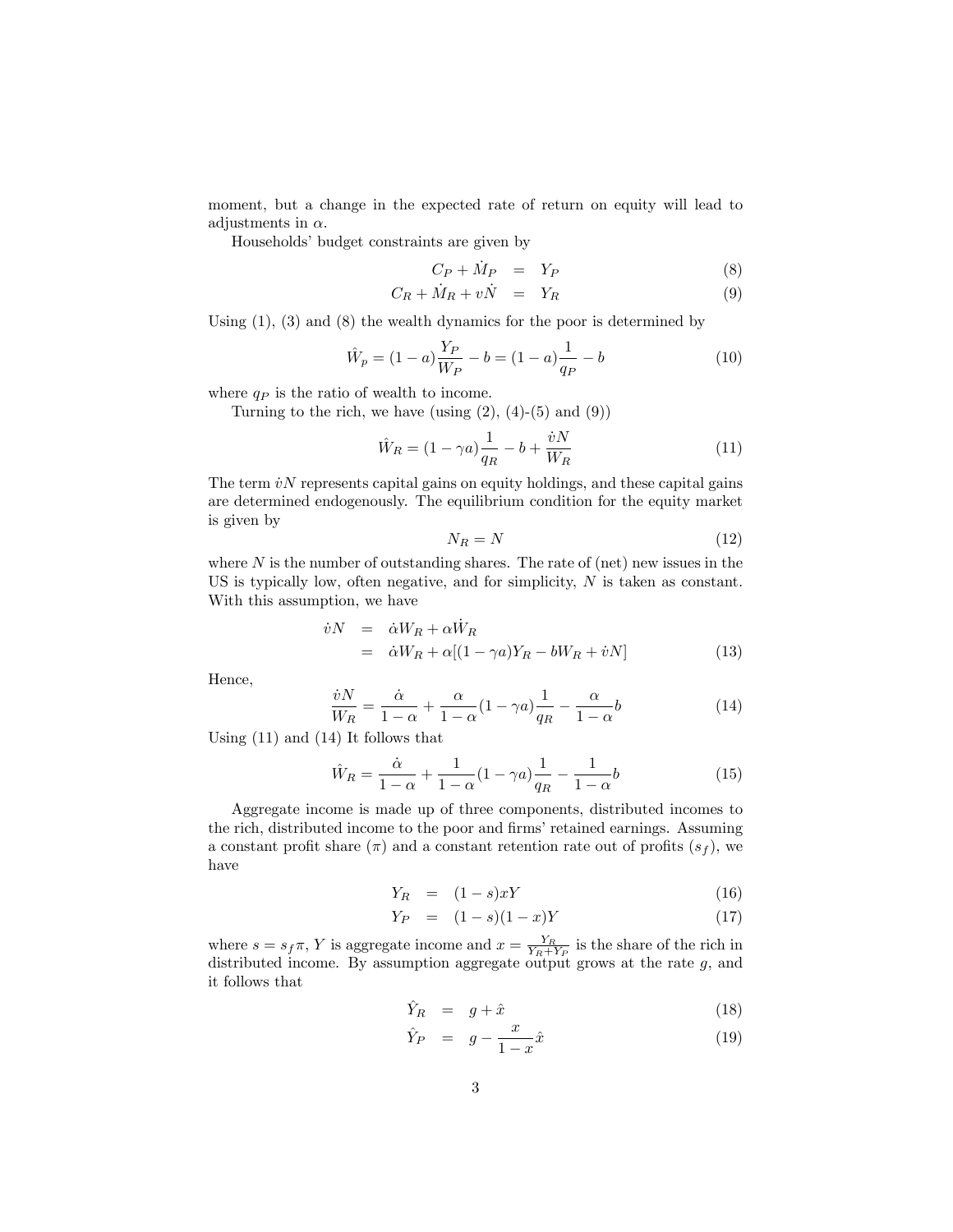Combining  $(10)$ ,  $(15)$  and  $(18)-(19)$ , finally, we get expressions for the growth rates of the two wealth-income ratios,

$$
\hat{q}_R = \frac{1 - \gamma a}{1 - \alpha} \frac{1}{q_R} - \frac{1}{1 - \alpha} b + \frac{\dot{\alpha}}{1 - \alpha} - g - \hat{x} \tag{20}
$$

$$
\hat{q}_P = (1-a)\frac{1}{q_P} - b - g + \frac{x}{1-x}\hat{x} \tag{21}
$$

#### 3 Implications

#### 3.1 Constant  $\alpha$

The dynamics of the system (20)-(21) is simple if both  $\alpha$  and x are constant. In this case equations  $(20)$  and  $(21)$  constitute two independent first order differential equations. They are both stable and  $q_P$  and  $q_R$  converge monotonically towards the stationary solutions,

$$
q_P \rightarrow q_P^* = \frac{1-a}{b+g} \tag{22}
$$

$$
q_R \rightarrow q_R^* = \frac{1 - \gamma a}{b + (1 - \alpha)g} \tag{23}
$$

The wealth income ratio of the rich exceeds that of the poor for two separate reasons: their consumption rate is lower  $(\gamma < 1)$  which increases the numerator and they hold part of their wealth in equity  $(\alpha > 0)$  which reduces the denominator. The first effect is straightforward and the second also has an intuitive explanation. Rising incomes and a constant portfolio composition mean that the rich want to increase the value of both deposits and equity holdings. The increase in deposits requires saving out of current income but since the number of shares is given, the rich as a group cannot buy additional shares. Instead, the desired increase in equity holdings is achieved through capital gains: equity prices are being bid up as the rich try to raise their equity holdings, and this process does not come to halt until the value of their holdings is at the desired level. The induced capital gains reduce the saving rate that is required for wealth to grow at the rate  $q<sup>4</sup>$ .

Note finally, that the steady-state value of the aggregate wealth-income ratio (q) is increasing in both x and  $\alpha$ . This follows directly from the definition of the q as the weighted average of  $q_P$  and  $q_R$ ,

$$
\frac{W}{Y} = q = (1 - s)(xq_R + (1 - x)q_P)
$$
\n(24)

Since output grows at a constant rate, the steady-state increase in  $W/Y$  following a rise in  $x$  must imply a transitory process of increasing wealth and (above steady-state) capital gains to share holders.<sup>5</sup>

 $\overline{4}$ This mechanism is at the heart of Kaldor's 'neo-Pasinetti theorem'; Kaldor (1966), Skott (1981).

<sup>&</sup>lt;sup>5</sup>This can be seen formally from equation (14): an increase in x implies a drop in  $q_R$  (for given  $W_R$ ), and  $\dot{v}N/W_R$  is decreasing in  $q_R$ .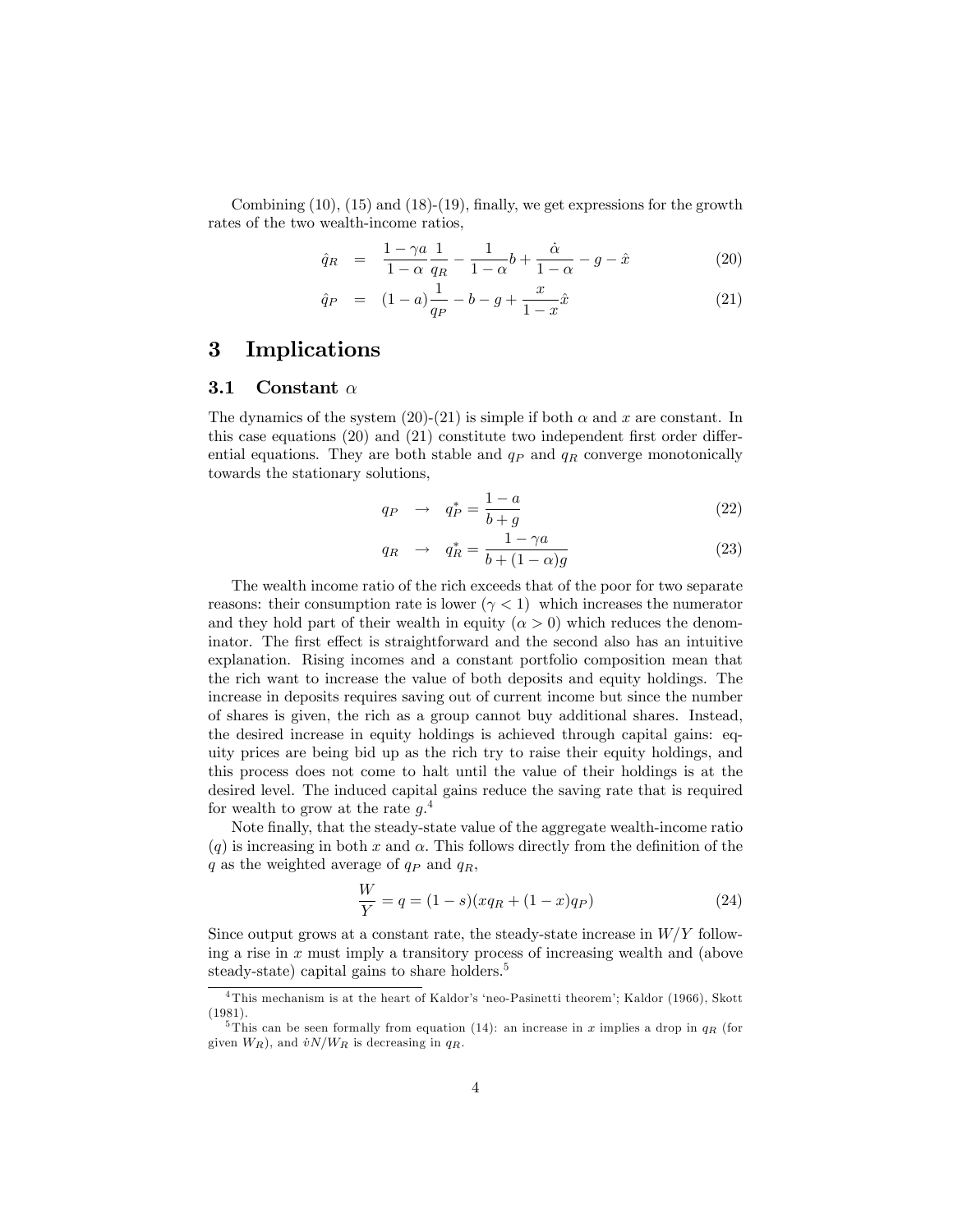#### 3.2 Endogenous changes in  $\alpha$

The desired portfolio composition depends on the expected returns, but the adjustment is unlikely to be instantaneous.<sup>6</sup> Thus, I assume that the change in  $\alpha$  is determined by

$$
\dot{\alpha} = \mu(\alpha^*(r^e) - \alpha); \qquad \alpha^{*'} > 0, \mu > 0 \tag{25}
$$

where  $\alpha^*$  is the desired share of equity and  $r^e$  is the expected rate of return on equity (the return on deposits  $-\text{ the other asset } - \text{ is taken to be constant at }$ zero).

A standard mainstream assumption of rational expectations makes little sense in a world of profound uncertainty. Instead, real-world expectations seem to have a strong adaptive or conventional element. If returns have been high for a long time, there is a tendency to think that this will continue.<sup>7</sup> Using a simple adaptive specification, I assume that

$$
\dot{r}^e = \lambda (r - r^e) \tag{26}
$$

where r is the current rate of return on equity. From the definitions  $s = s_f \pi$ ,  $x =$  $Y_R/(R+Y_P)$  and equations (5), (14) and (16), it follows that the current return can be written

$$
r = \frac{(1 - s_f)\pi Y}{vN} + \hat{v}
$$
  
=  $(1 - s_f)\pi \frac{Y}{Y_R + Y_P} \frac{Y_R + Y_P}{Y_R} \frac{Y_R}{W_R} \frac{W_R}{wN} + \frac{\dot{v}N}{W_R} \frac{W_R}{vN}$   
=  $\left[\frac{\pi - s}{1 - s} \frac{1}{x} \frac{1}{\alpha} + \frac{1 - \gamma a}{1 - \alpha} \right] \frac{1}{q_R} + \frac{1}{1 - \alpha} (\hat{\alpha} - b)$  (27)

Equation (27) gives r as a function of  $\alpha$ ,  $q_R$  and  $\hat{\alpha}$ . Hence, substituting (27) into (26), equations (20), (25) and (26) constitute a three dimensional system of differential equations in  $r^e, \alpha, q_R$ .<sup>8</sup> The system has a unique stationary solution with  $\alpha > 0$ , and the Routh-Hurwitz conditions for local stability are satisfied if the portfolios respond slowly to changes in current returns. This response is determined by  $\lambda, \mu$  and  $\alpha^*$ , and given any two of these, local stability can be achieved by reducing the third sufficiently (see Appendix A). These results are not surprising. If  $\lambda = 0$ , the system becomes two dimensional and this new 2D system is recursive: for a given  $r^e$  equation (25) is a stable one-dimensional equation in  $\alpha$ , and for a given  $\alpha$  equation (20) is a stable equation in  $q_R$ . From the Routh-Hurwitz conditions for the original 3D system it can also be seen, however, that stability can easily be lost for high values of  $\lambda, \mu$  or  $\alpha^{*'}$ .

<sup>6</sup> The adjustment may be gradual partly because households do not keep continuous track of their own financial wealth (Kennickell and Starr-McCluer, 1997).

 $7$  Conventional elements in a slightly different form are central to Minsky's financial instability hypothesis, and the specifications in this section have similarities with Ryoo's (2010) model of a Minskian long wave.

<sup>&</sup>lt;sup>8</sup>For simplicity, I consider the effects of a change in the level of x. A change in  $\hat{x}$  would complicate the analysis since the system fails to be autonomous if  $\hat{x} \neq 0$ .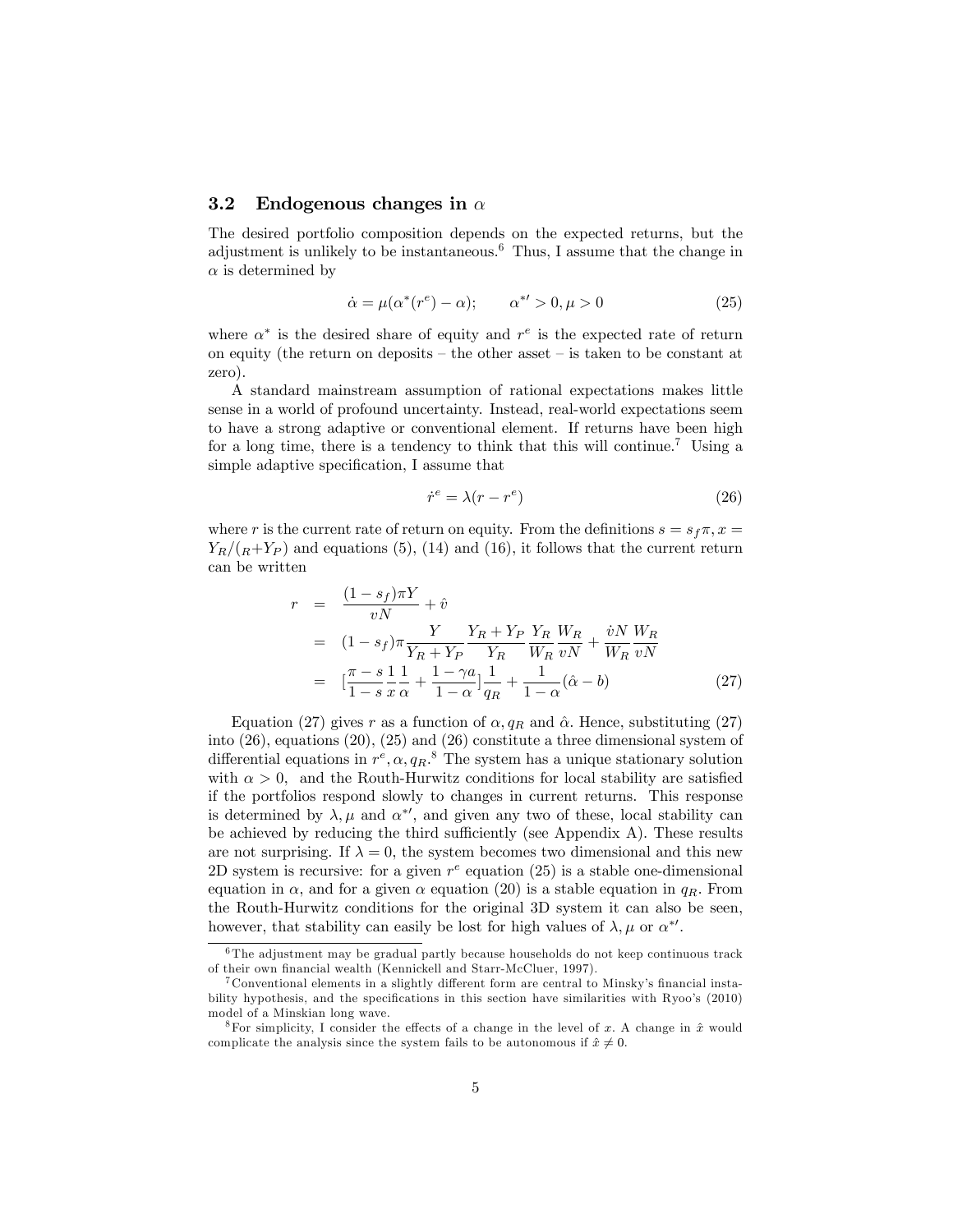

Figure 1a: Initial value  $q_R = 4.1$  Figure 1b: Initial value  $q_R = 4.043060432395$ 





The analysis is confirmed by the simulations. Interestingly, corridor stability can be observed for a range of parameter values. This is illustrated in figures 1a–1d which show the projection of the 3D system on the  $(r^e, \alpha)$ –plane.<sup>9</sup> The four figures use the same parameter values, and the initial disturbance  $-$  a fall in

<sup>&</sup>lt;sup>9</sup>The simulations use the specification  $\alpha^*(r^e) = \rho_0 + \rho_1 r^e$ . The parameters and exogenous variables take the values  $\frac{\pi - s}{1 - s} = 0.1$ ,  $x = 0.5$ ,  $\gamma a = 0.7$ ,  $b = 0.04$ ,  $\mu = 0.4$ ,  $\lambda = 0.4$ ,  $\rho_0 = 0.1$ .  $44/75, \rho_1 = 1.$ 

With these values the stationary solution is given by  $r = r^e = 0.08, \alpha = 2/3, q<sub>K</sub> = 6$ . The solution is locally stable. Gradual increases in  $\rho_1$  (or in  $\lambda$  or  $\mu$ ) would take the system through a subcritical Hopf bifurcation.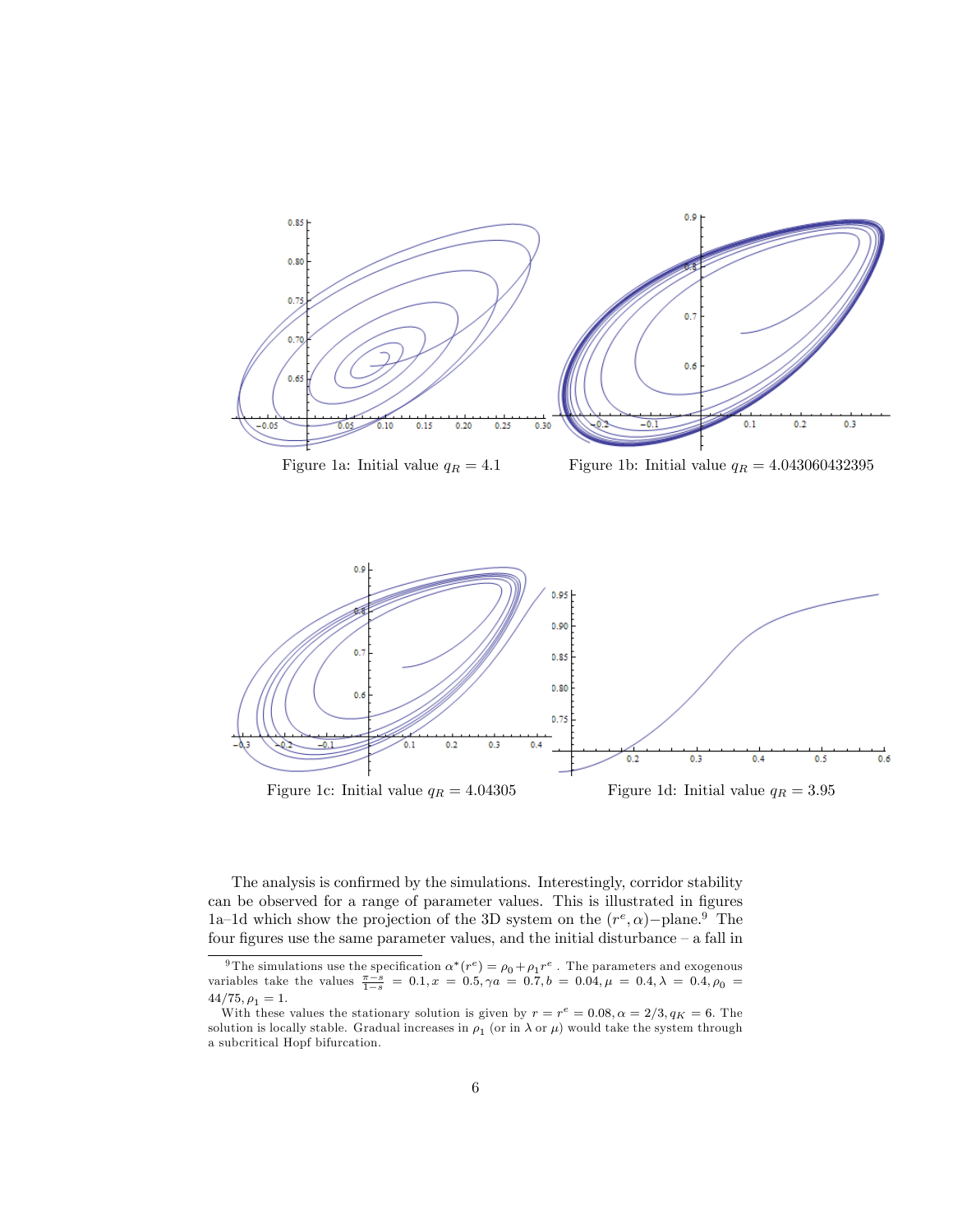the wealth-income ratio  $q_R$  compared to the stationary solution – corresponds to the effect of a shock to the share of the rich in distributed income.<sup>10</sup> The shift in distribution produces higher returns to equity and as a result both  $r^e$ and  $\alpha$  start to rise in all four cases. The system is stable and returns to the stationary solution after the small shock in figure 1a; slightly larger shocks takes the system out of the stable corridor and leads to divergence (figures 1b-1c), and the divergence becomes monotonic if the size of the shock is increased even further (figure 1d).

### 4 Conclusions

The model in this paper highlights a particular mechanism that may have contributed to the stock market boom in the 1990s. The model has many limitations and it clearly provides  $-$  at best  $-$  one element for an understanding of financial instability. But it shows that the intuition behind inequality-induced bubbles is logically sound.

Variations in portfolio shares are central to the story (and portfolio shares do exhibit considerable variation over time), but inequality is not the only factor that influences the average portfolio composition. Indeed, the incomedistribution argument relies on the more general observation that relative asset demands depend on the composition and conditions of households. Thus, the same type of reasoning suggests that other structural features will affect average portfolio decisions – demographic changes is an obvious source as are pension reforms or tax changes  $-$  and the destabilizing feedback effects from capital gains to portfolio shifts does not depend of the specific initial shock. An attempt to test the empirical relevance of the mechanism therefore raises a host of issues and is well beyond this initial exploration.

### 5 Appendix A

#### 5.1 Existence of a stationary solution

Substituting  $\dot{\alpha} = 0$  in (20) and setting the left hand side equal to zero we get

$$
q_R = \frac{1 - \gamma a}{b + (1 - \alpha)g} \tag{28}
$$

Using  $(27)-(28)$ , the value of r at a stationary solution must satisfy

$$
r = \left[\frac{\pi - s}{1 - s}\frac{1}{x}\frac{1}{\alpha} + \frac{1 - \gamma a}{1 - \alpha}\right] \frac{b + (1 - \alpha)g}{1 - \gamma a} - \frac{1}{1 - \alpha}b
$$
  
= 
$$
\frac{\pi - s}{1 - s}\frac{1}{x}\frac{1}{\alpha} \frac{b + (1 - \alpha)g}{1 - \gamma a} + g
$$
(29)

<sup>&</sup>lt;sup>10</sup>A shock to x is associated with a shock to the wealth-income ratio  $q_R = W_R/((1-s)xY)$ , but has no direct impact on the other two state variables,  $r^e$  and  $\alpha$ .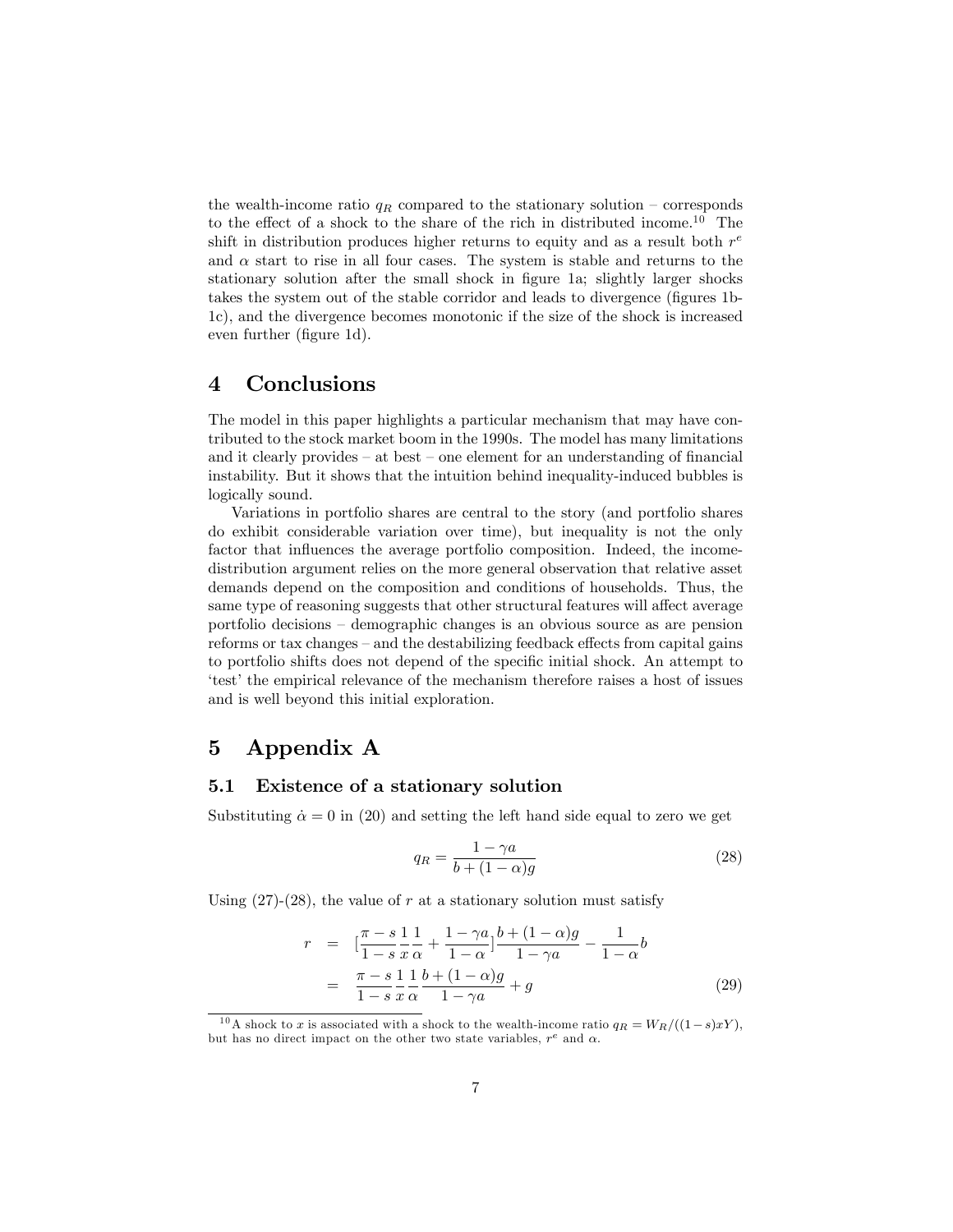This expression for r is decreasing in  $\alpha$ , and since  $\alpha^*$  is increasing in r<sup>e</sup> it follows that multiple solutions with  $\alpha > 0$  are ruled out. The existence of a solution follows from the observation that  $r \to \infty$  for  $\alpha \to 0$  and  $r \to r_0 < g$  for  $\alpha \to \infty$ . Thus, a solution exists as long as  $\alpha^*(g) < \infty$ , a condition that is clearly met.

#### 5.2 Local stability properties

The local stability properties of the stationary solution are determined by the Jacobian which, evaluated at the stationary solution, takes the form

$$
J(r^{e}, \alpha, q_{R}) = \begin{pmatrix} \lambda(\frac{1}{1-\alpha}\frac{1}{\alpha}\mu\alpha^{*} - 1) & \lambda(-\frac{\pi-s}{1-s}\frac{1}{x}\frac{1}{\alpha^{2}q_{R}} + \frac{g}{(1-\alpha)^{2}} - \frac{1}{\alpha(1-\alpha)}\mu) & -\lambda(\frac{\pi-s}{1-s}\frac{1}{x}\frac{1}{\alpha q_{R}^{2}} + \frac{1}{q_{R}^{2}}\frac{1-\gamma a}{1-\alpha}) \\ \mu\alpha^{*} & -\mu & 0 \\ \frac{1}{1-\alpha}\mu\alpha^{*} & \frac{1}{1-\alpha}(g-\mu) & -\frac{1}{1-\alpha}\frac{1-\gamma a}{q_{R}^{2}} \end{pmatrix}
$$
(30)

The necessary and sufficient Routh-Hurwitz conditions for local stability of the linearized system are that

1.  $Tr(J) = \lambda A - \mu - \frac{1}{1-\alpha} \frac{1-\gamma a}{q_R^2} < 0$ 2.  $Det(J_1) + Det(J_2) + Det(J_3) = \lambda \mu \alpha^{*'} B + \lambda (\mu + \frac{1}{1-\alpha} \frac{1-\gamma a}{q_R^2}) + \mu \frac{1}{1-\alpha} \frac{1-\gamma a}{q_R^2} > 0$ 3.  $Det(J) = \lambda \mu (\alpha^{*'}C - \frac{1}{1-\alpha} \frac{1-\gamma a}{q_R^2}) < 0$ 4.  $-Tr(J)[Det(J_1)+Det(J_2)+Det(J_3)]+Det(J) > 0$ 

where

$$
A = \frac{1}{1 - \alpha} \frac{1}{\alpha} \mu \alpha^{*'} - 1
$$
  
\n
$$
B = \frac{\pi - s}{1 - s} \frac{1}{x} \frac{1}{\alpha q_R} \left[ \frac{1}{\alpha} + \frac{1}{(1 - \alpha) q_R} \right] - \frac{1}{(1 - \alpha)} \left[ \frac{1}{\alpha} \frac{1 - \gamma a}{q_R^2} + g \right]
$$
  
\n
$$
C = -\frac{\pi - s}{1 - s} \frac{1}{x} \frac{1}{\alpha q_R^2} \frac{1}{1 - \alpha} [g + \frac{1 - \gamma a}{\alpha q_R}] < 0
$$

Condition  $3$  is satisfied. Conditions 1,2 and 4, however, will not be met unless  $\lambda, \mu$  and  $\alpha^{*'}$  are sufficiently small.

### References

- [1] Alvaredo, F., A.B. Atkinson, T. Piketty, and E. Saez. 2011. The top incomes database. http://g-mond.parisschoolofeconomics.eu/topincomes, 15/03/2011.
- [2] Bucks, B.K., A.B. Kennickell, T.L. Mach, and K.B. Moore. 2009. Changes in U.S. family Önances from 2004 to 2007: Evidence from the Survey of Consumer Finances. Federal Reserve Bulletin, 95:A1-A55. (http://www.federalreserve.gov/pubs/bulletin/2009/pdf/scf09.pdf)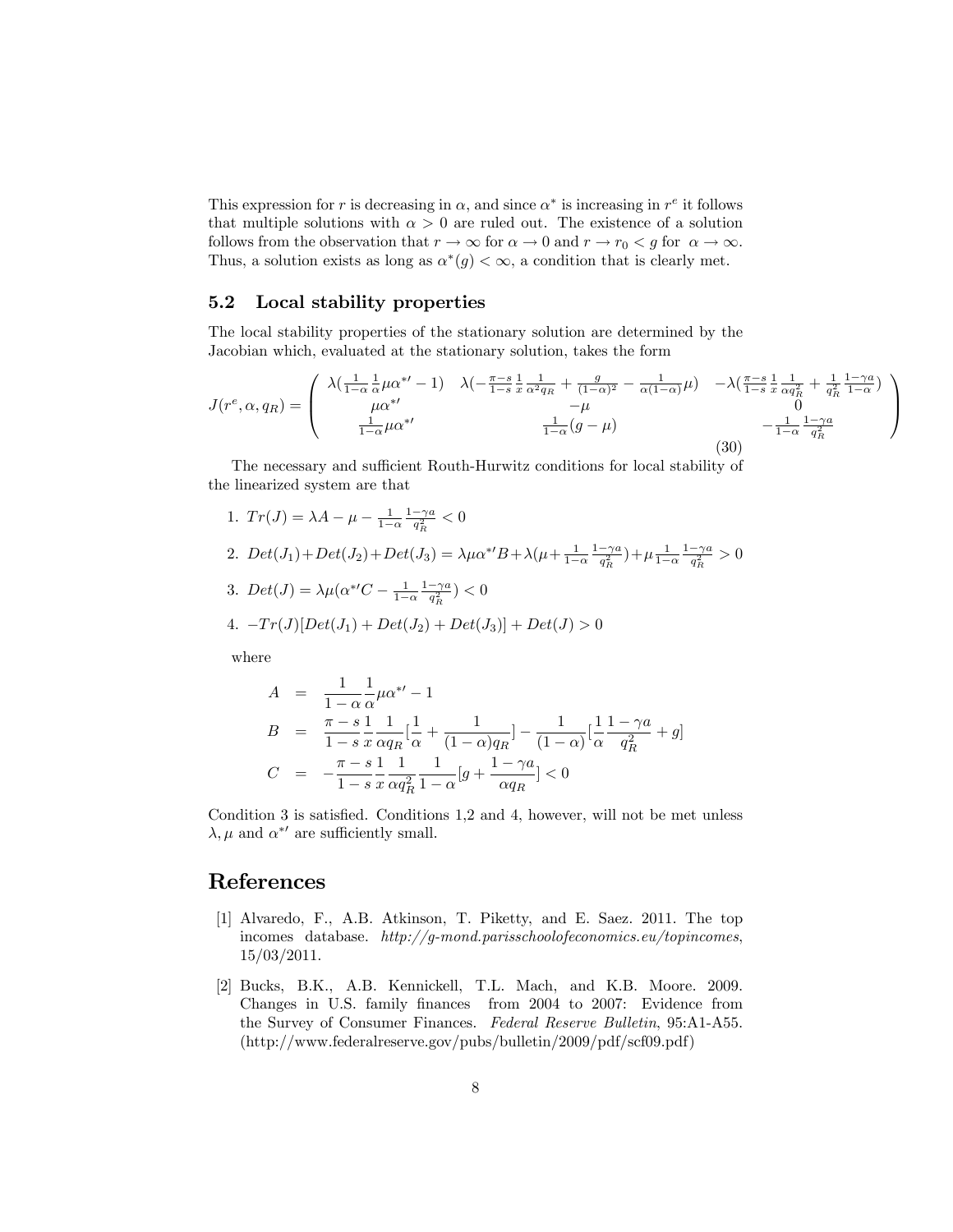- [3] Crotty, J. 2005. The neoliberal paradox: The impact of destructive product market competition and 'modern' financial markets on nonfinancial corporation performance in the neoliberal era. In Financialization and the world economy, ed. G.A. Epstein. Northampton, MA: Elgar.
- [4] Curcuru, S., J. Heaton, D. Lucas, and D. Moore. 2005. Heterogeneity and portfolio choice: theory and evidence. In Handbook of financial econometrics, ed. Y. Ait-Sahalia and L. Hansen. Amsterdam: North-Holland.
- [5] Epstein, G.. and A. Jayadev. 2007. The correlates of rentier returns in OECD countries. Working Papers wp123, Political Economy Research Institute, University of Massachusetts at Amherst.
- $[6]$  Hein, E. 2008. 'Financialisation' in a comparative static, stock-flow consistent Post-Kaleckian distribution and growth model'. IMK Working Paper 21/2008.
- [7] Kaldor, N. 1966. Marginal productivity and the macro-economic theories of distribution: Comment on Samuelson and Modigliani. The Review of Economic Studies, 33:309-319.
- [8] Kennickell, A.B. and M. Starr-McCluer. 1997. Retrospective reporting of household wealth: Evidence from the 1983-89 Consumer Expenditure Surveys. Journal of Business and Economic Statistics, 15:452-63,.
- [9] Kotz, D.M. 2010. The final conflict: What can cause a system-threatening crisis of capitalism? Science and Society, 74:362-79.
- [10] Palley, T. 2007. Financialization: What it is and why it matters. Working Papers wp153, Political Economy Research Institute, University of Massachusetts at Amherst.
- [11] Palley, T. 2010. Americaís exhausted paradigm: macroeconomic causes of the financial crisis and great recession. New School Economic Review, 4:15-43.
- [12] Ryoo, S. 2010. Long waves and short cycles in a model of endogenous financial fragility. Journal of Economic Behavior and Organization, 74:163-186.
- [13] Skott, P. 1981. On the íKaldorian Saving Function. Kyklos, 34:563-81
- [14] Skott, P. 1989. Conflict and Effective Demand in Economic Growth. Cambridge: Cambridge University Press.
- [15] Skott, P. and F. Guy. 2007. A Model of Power-Biased Technological Change.  $Economics$  Letters, 95:124-131.
- [16] Slonimczyk, F. and P. Skott. 2010. Employment and distribution effects of the minimum wage. Working Paper 2010-03, University of Massachusetts Amherst.